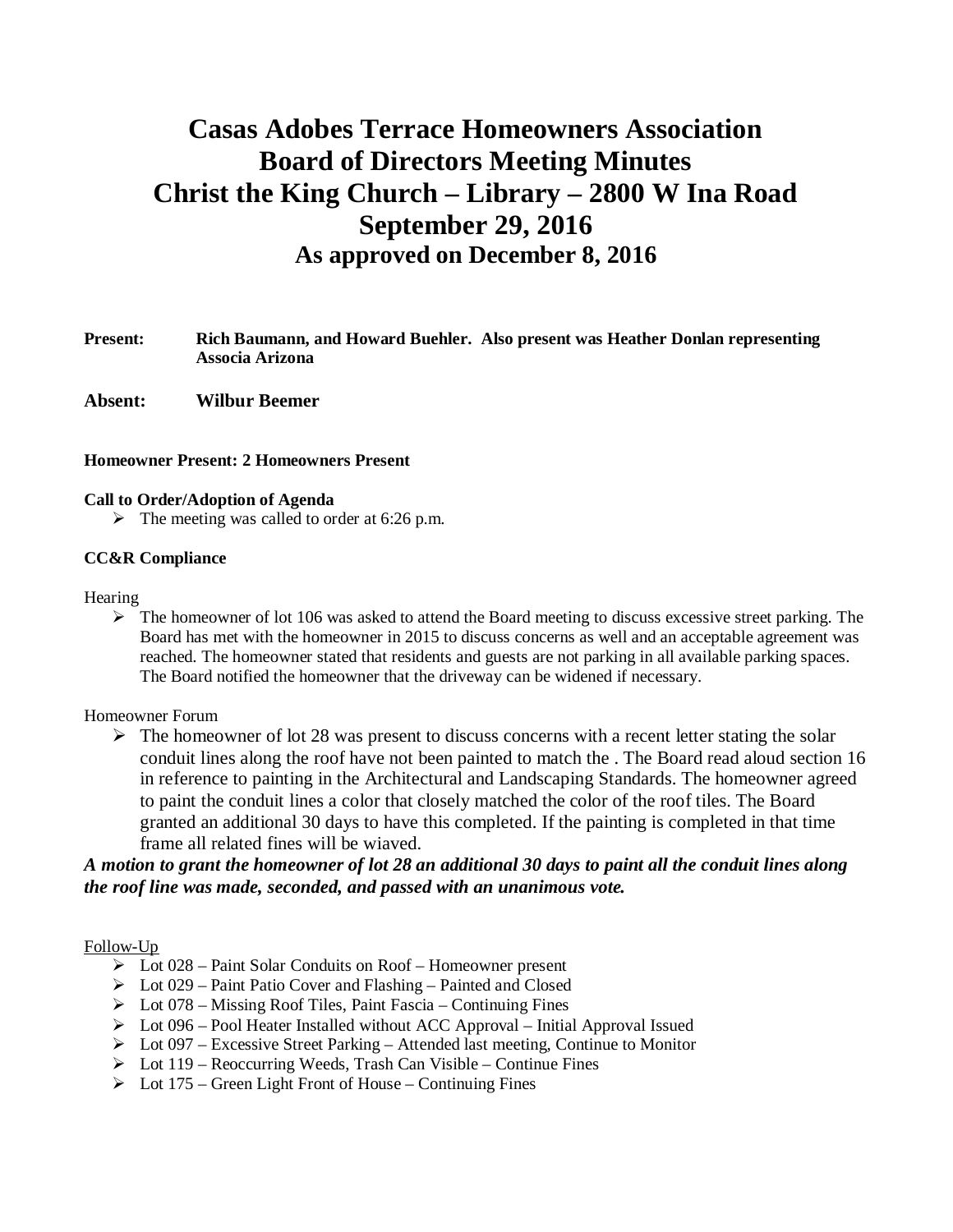## Correspondence/Telephone

- $\triangleright$  Lot 70 Request to Reconsider Fines Waive
- $\triangleright$  Lot 37 Request to Reconsider Fines A reply will be drafted to the homeowner. If no additional violation are noted in the next 6 month, Homeowner may make the request again.
- $\triangleright$  Lot 80 Request to Reconsider Fines A reply will be drafted to the homeowner. If no additional violation are noted in the next 6 months, Homeowner may make the request again.
- $\triangleright$  Lot 76 Communication regarding holiday trash can reminder A reply will be drafted to the homeowner. The Board will consider providing all residents with a copy of the 2017 holiday schedule provided by Waste Management.

# **Approval of Minutes**

**A motion to approve the July 28, 2016 meeting minutes as amended was made, seconded and passed with a unanimous vote.**

## **A motion to adopt the May 12, 2016 and the August 2, 2016 ACC minutes as presented was made, seconded and passed with an unanimous vote.**

# **Financial Report**

- $\triangleright$  The July 2016 and August 2016 financials were provided for review.
- $\triangleright$  Delinquencies were discussed. **Management was directed to waive all current balances that were less than \$10.00**
- $\triangleright$  It was recently discovered that 1 of the 3 invoices from Metro Water was paid. These invoices showed they have all been paid in Strong Room. Management is in the process of researching this matter.
- $\triangleright$  The Board voiced concerns with the current bank statement. The August bank statement does not include the name of the vendor that was paid. All payment are made to Avid Pay, then payment are issued from Avid Pay to the vendor.
- $\triangleright$  The current Waste Management invoice contained a credit which has already been applied to the association. The Board will not pay the invoice until a new invoice has been received.

## **A motion to accept the July 2016 and the August 2016 was made, seconded, and passed with an unanimous vote.**

# **Officer, Committee and Management Reports**

Officers Reports

 $\triangleright$  No Report

ACC

 $\triangleright$  No Report

Landscape

 $\triangleright$  No report

Website

 $\triangleright$  No Report

Ø Associa Arizona Management Report

 $\triangleright$  The Board was a current management report. There were no questions.